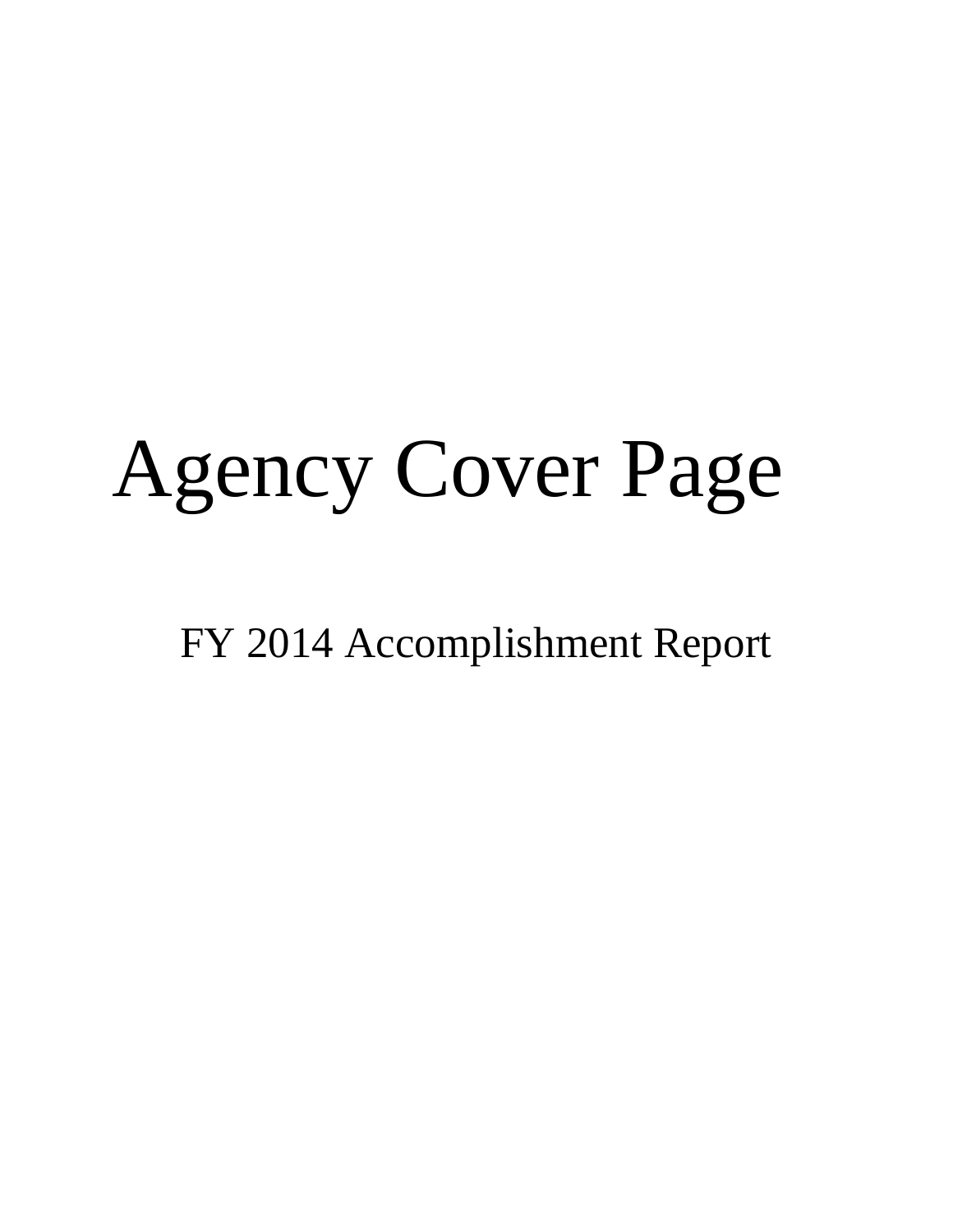## **Table of Contents**

|         | Page XX                                                                                                                                                                                                                                                                                       |  |
|---------|-----------------------------------------------------------------------------------------------------------------------------------------------------------------------------------------------------------------------------------------------------------------------------------------------|--|
|         | Page XX                                                                                                                                                                                                                                                                                       |  |
| $\circ$ | <b>Agency Mission Overview</b>                                                                                                                                                                                                                                                                |  |
| O       | HQs DVAAP Program Office and Point of Contact (POC)                                                                                                                                                                                                                                           |  |
| O       | Component / Field Office POCs                                                                                                                                                                                                                                                                 |  |
|         |                                                                                                                                                                                                                                                                                               |  |
| $\circ$ |                                                                                                                                                                                                                                                                                               |  |
|         | Summarize the methods used to recruit and employ qualified disabled<br>veterans, especially those who are 30 percent or more disabled. Illustrate<br>agency strategies and results to include items such as recruitment, hiring,<br>and Veteran Employment Program Office (VEPO) involvement. |  |
| $\circ$ |                                                                                                                                                                                                                                                                                               |  |
|         | Summarize the methods used to provide or improve internal advancement<br>opportunities for disabled veterans. Demonstrate agency-provided<br>opportunities for career development, promotion, and reasonable<br>accommodations.                                                               |  |
| O       |                                                                                                                                                                                                                                                                                               |  |
|         | Provide a description of how the activities of major operating components<br>and field installations were monitored, reviewed, and evaluated. Describe<br>the agency's communication strategy to component/field offices and<br>integration with Diversity $&$ Inclusion.                     |  |
| O       |                                                                                                                                                                                                                                                                                               |  |
|         | Clarify the agency's progress in implementing its affirmative action plan<br>during the previous fiscal year. Identify areas where progress has been<br>made. Where progress has not been shown, cite reasons for lack of<br>progress.                                                        |  |
|         |                                                                                                                                                                                                                                                                                               |  |
|         |                                                                                                                                                                                                                                                                                               |  |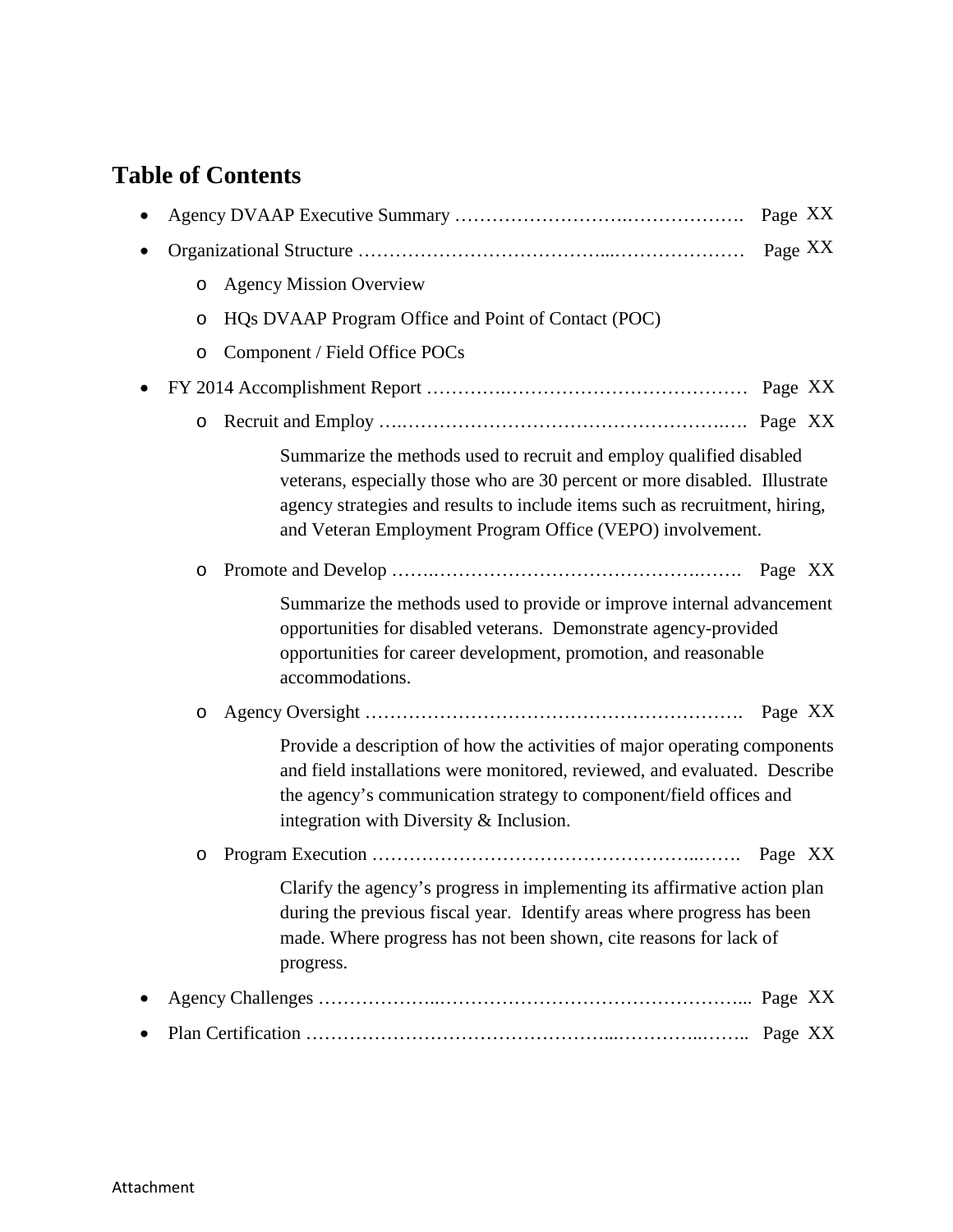Attachment Page 2